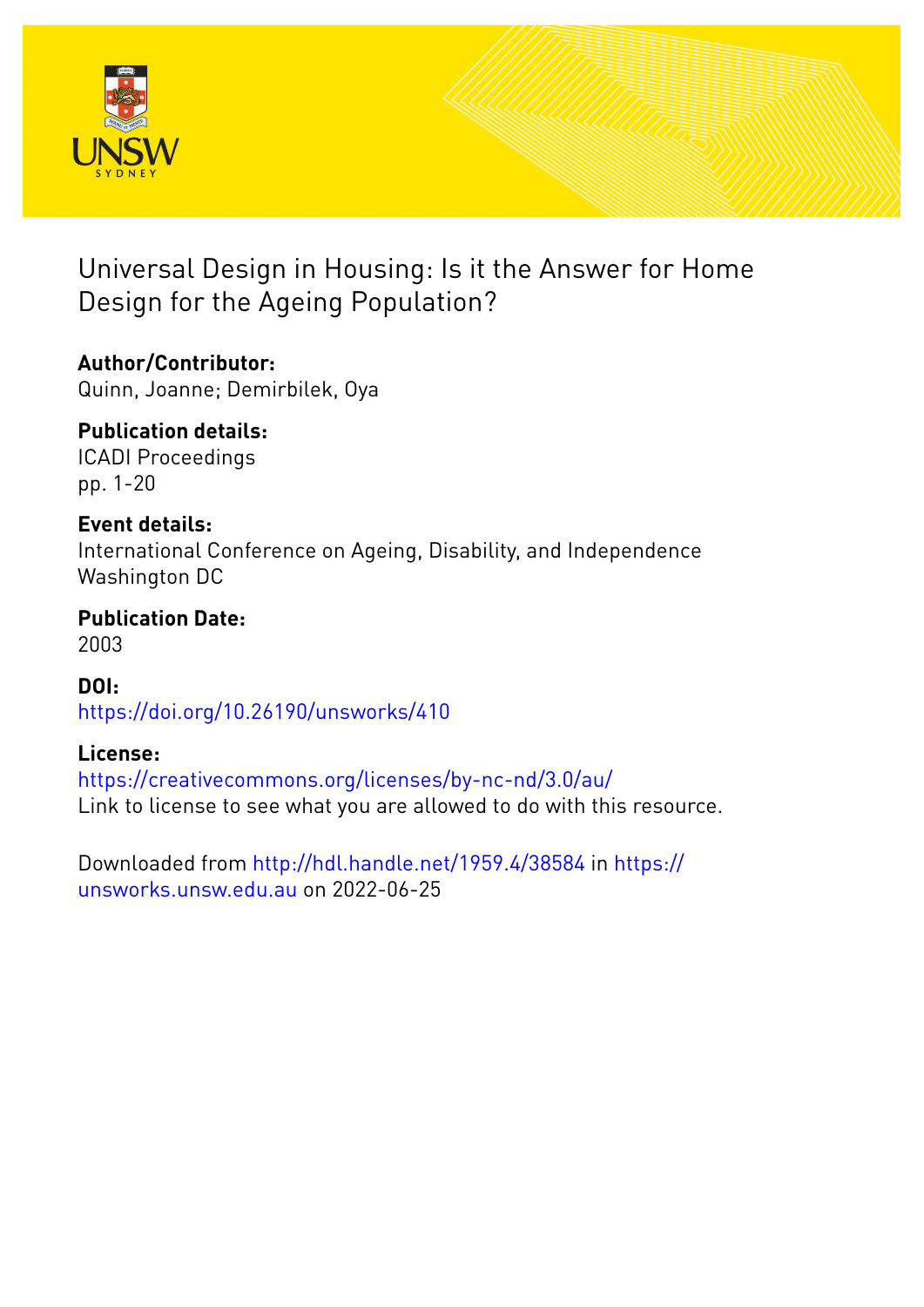### Running head: UNIVERSAL DESIGN IN HOUSING

Universal Design in Housing:

Is it the answer for home design for the aging population?

Joanne Quinn

Oya Demirbilek

University of New South Wales

Sydney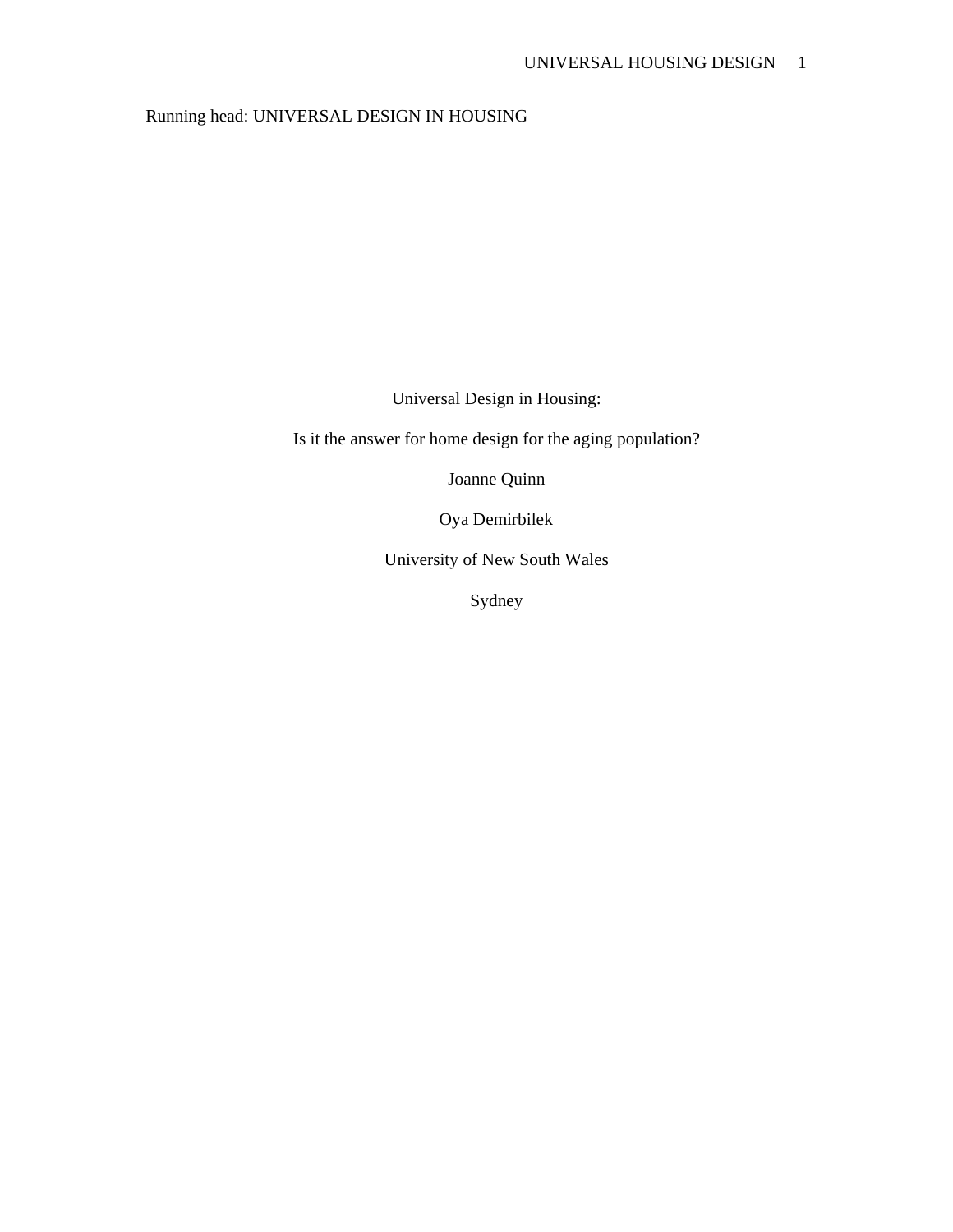#### Abstract

The aging of Australia's "baby boom" generation has prompted calls for universal design and other design approaches such as accessible design, barrier-free design, visitable design and adaptable design to be incorporated into Australian private housing. This study identified and examined some of the issues that need to be considered in order to provide better access to appropriately designed private homes for the aging population, and explored the potential for universal design to provide this access.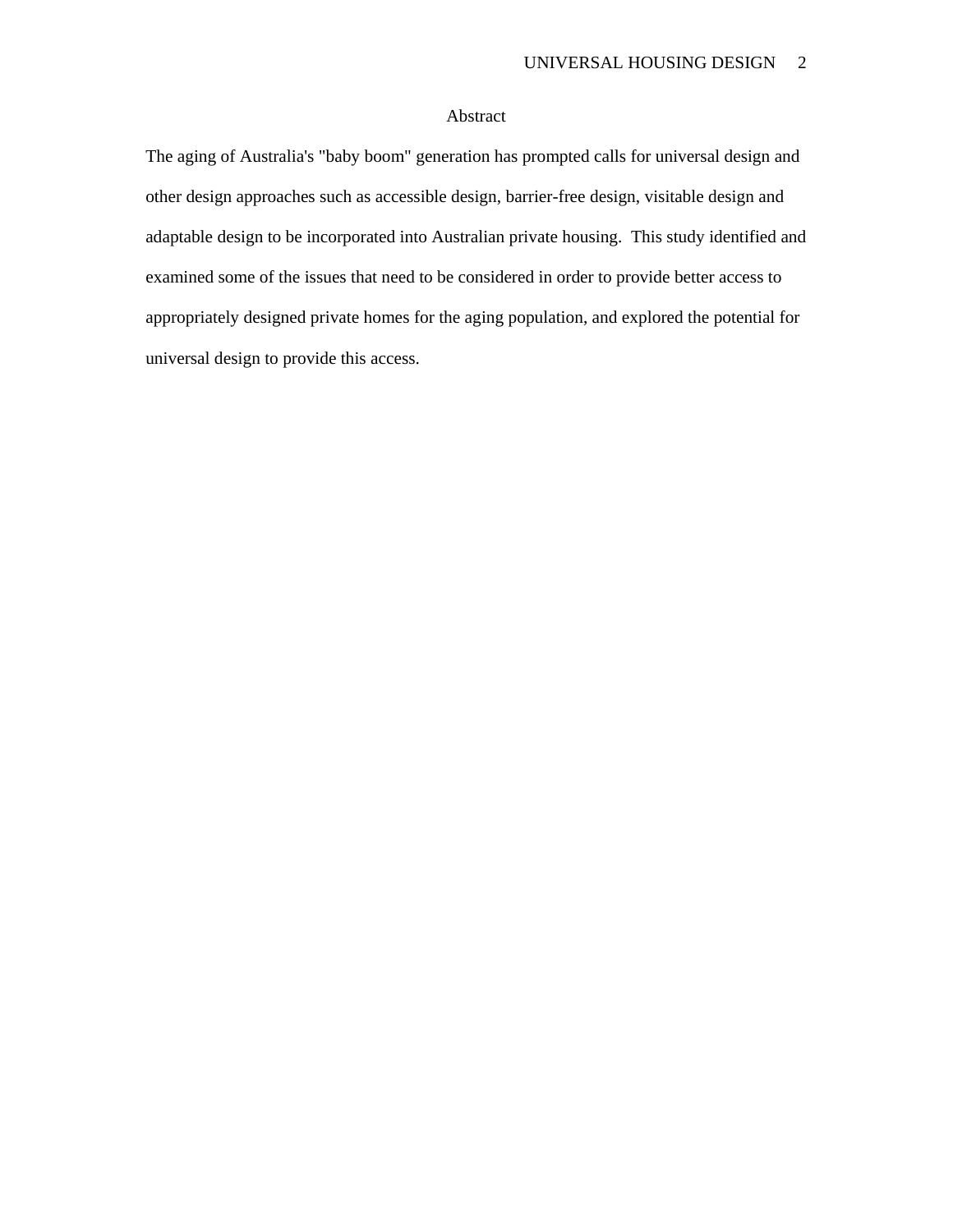#### Universal Design in Housing:

Is it the answer for home design for the aging population?

Universal Design has the potential to provide housing that will be usable and useful to the Australian population irrespective of age or ability. In particular, Universally Designed housing could promote independence in older people and also assist with the provision of care for those housing occupants who are care dependent, allowing them to age in place. Most importantly, perhaps it is a means for the ageing generation to plan their future home, well in advance of any decreased level of ability.

This study explored some of the issues that should be considered in the debate on Universal Design in Australia, in particular, the scope of Universal Design and its benefits compared to other methods of providing accessible housing, implementation of Universal Design, and the role of Universal Design within the concept of home.

#### Background

Population ageing was a defining characteristic of all developed and many developing nations in the latter part of the 20th century. It is a trend that is set to continue into the 21st century, and Australia is no exception. (Australian Institute of Health and Welfare [AIHW], 2002, p8)

In the year 2011, the first of the baby boom generation will be turning 65 and the proportion of Australians over 65 years is expected to have risen to at least 14% of the population. Within the following decade, the population over 65 years will outnumber the population of children under 15 years, with the difference in numbers of these two age cohorts expected to increase in the future (Australian Bureau of Statistics [ABS], 2000c, p75)

As is the case in many other countries, there have been numerous enquiries, conferences, research programs and policies to address the aging of the Australian population. There also continues to be considerable research into, and attention given to, the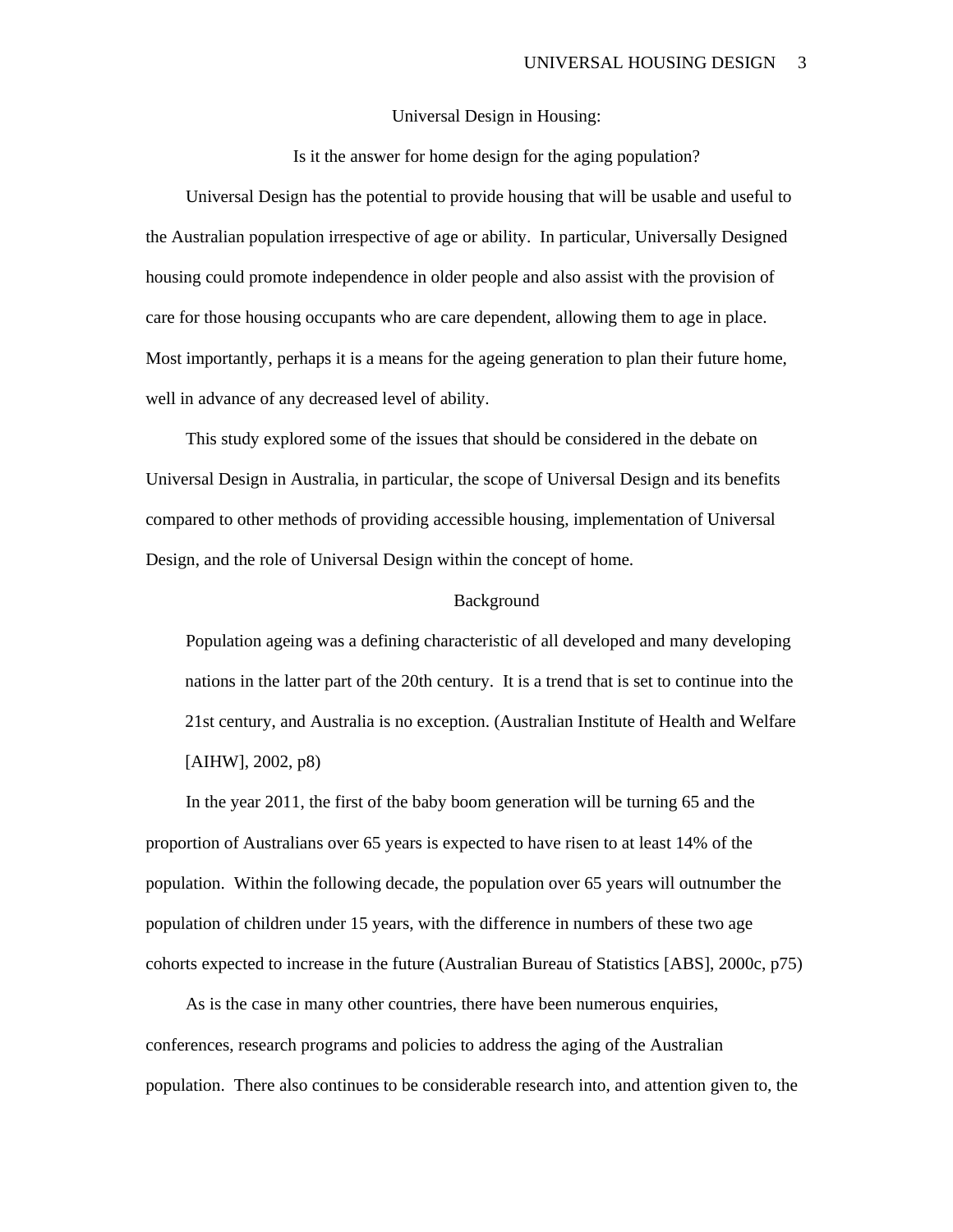housing requirements of Australia's aging population, prompted in part by the size of the baby boom cohort (Faulkner & Bennet, 2002; Kendig, 1999; Kendig & Neutze, 1998; RMIT University, 2003).

The vast majority of the current population 65 years or older live in private housing and more than three quarters of this private housing is owner-occupied and mortgage-free. Public housing tenants account for less than 6% of the population over 65 years (AIHW, 2002, p22). While some states have access policies for the design of their public housing stock, Australia currently does not have any regulations or a building code that enforces Accessible, Barrier-Free, Visitable, Adaptable or Universal Design features in private housing, where the majority of older people live.

Currently, Australia has two categories of access standards that relate to housing. The first one, *AS 1428 Design for Access and Mobility* range of standards applies to public buildings and spaces, and the first part of this series *AS 1428.1-2001 General requirements for access - New building work* (Standards Australia, 2001) is referenced by the *Building Code of Australia* (Australian Building Codes Board, 1996) for public buildings. Though not intended for private housing, it does provide access guidelines that can be applied to housing, for instance, dimensions and features of ramps, walkways, doorways and handrails; layout of bathrooms; and position and size of door handles and electrical switches. A disadvantage of these access guidelines is that they are based on empirical testing of people between 18 and 60 years of age (Standards Australia, 2001, p6), so their application for an older age group is questionable.

The other access standard, *AS 4299-1995 Adaptable housing* (Standards Australia, 1995) is focused on housing that will suit a person with "any level of ability" (p4) in the future. The standard specifies that housing shall be "visitable", have no steps, and generally have the circulation space requirements of *AS 1428.1-2001.* The requirement for being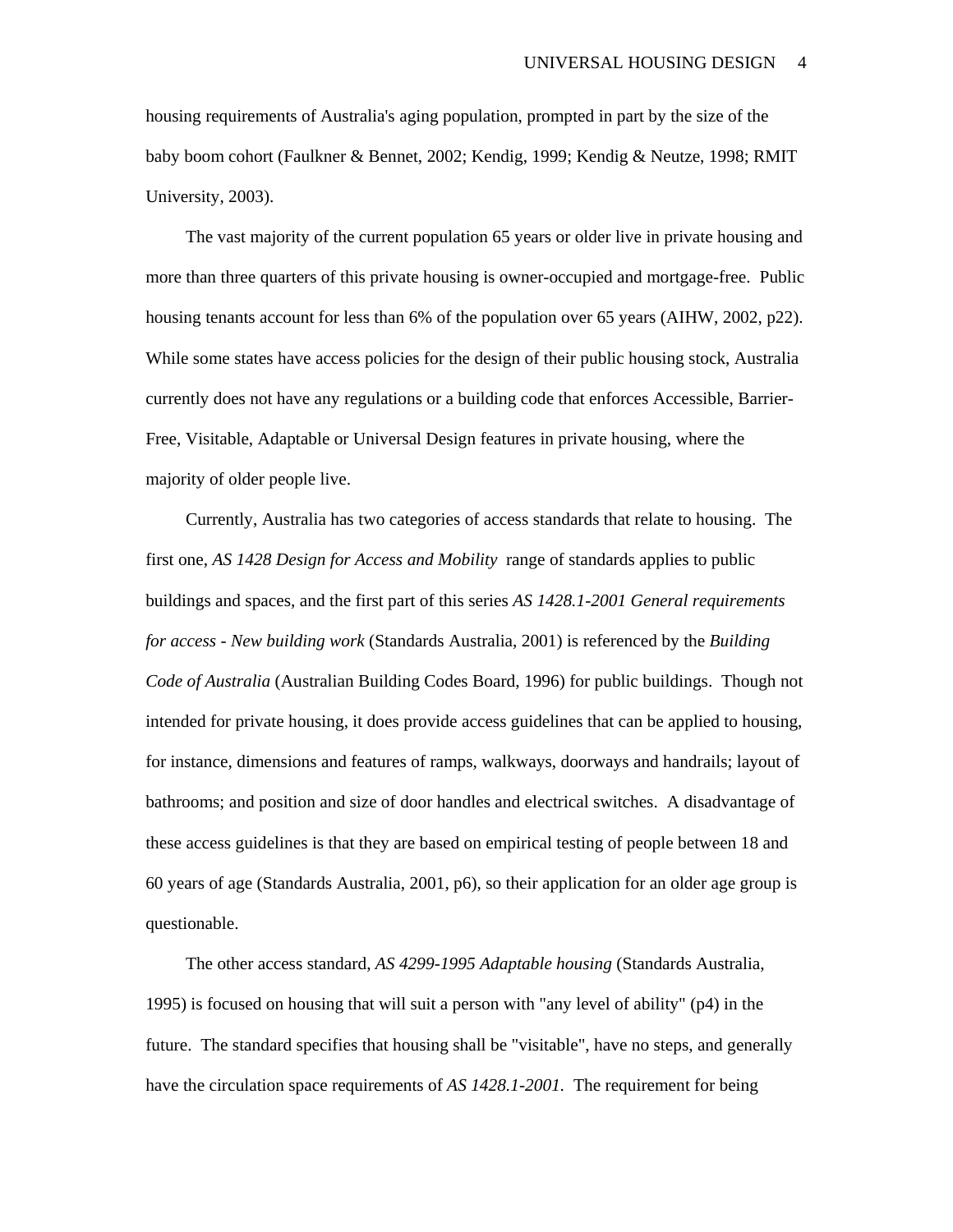visitable is "one wheelchair accessible entry with an accessible path of travel to the living area and to a toilet that is either accessible or visitable (minimum 1250mm in front of toilet x 900mm wide clear of door swings and fixtures)" (p8). The objective of the standard is to provide for the needs of people with physical disabilities, sensory disabilities and intellectual disabilities (p10). Generally, *AS 4299-1995 Adaptable housing* provides performance measures, but is non-prescriptive. The strictest requirements relate to circulation space and access; many of the other requirements need only to be able to be incorporated into the house at a later date, at a minimum cost.

Though not enforced by building regulations, *AS 4299-1995 Adaptable housing* is referenced for specialized housing policies in various states. Queensland references the standard in its "Smart Housing" policy, intended to make all public housing sustainable. Of the three components of sustainability for Smart Housing, (social, environmental and economic), Universal Design is a criteria of social sustainability, along with safety and security (Queensland Department of Housing [QDH], 2002a). The Universal Design requirements consist of performance requirements, along with some prescriptive specifications, particularly for kitchens, bathrooms, and for all fittings and appliances that must be selected from a predetermined Schedule of Accepted Products.

Another state policy to reference *AS 4299-1995 Adaptable housing* is the New South Wales *State Environmental Planning Policy No. 5 - Housing for Older People or People with a Disability (SEPP5)*. This policy "aims to create more and better suited (public and private) housing within the community for older people and for people with disabilities" (NSW Department of Urban Affairs and Planning, 2000, p1).

There is currently a push by some housing and accessibility groups, for Universal Design, *AS 4299-1995 Adaptable housing* and/or aspects of Accessible Design, Barrier-Free Design, Visitable Design or Adaptable Design to be incorporated into the general housing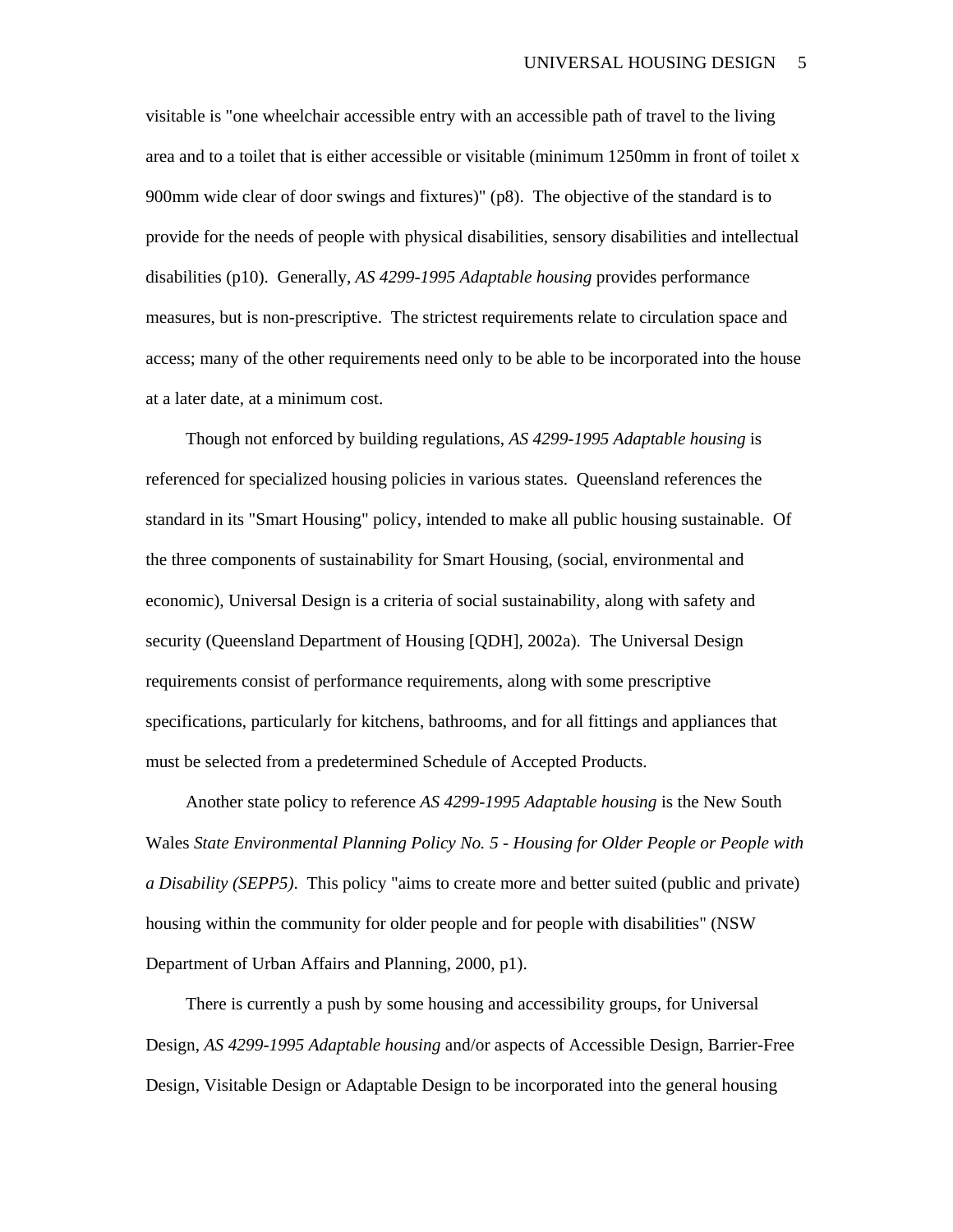market, or regulated through the *Australian Building Code* (Accommodation Blueprint Steering Committee, 2003, p52; Australian Building Codes Board, 2003; Bridge, Kendig, Quine, & Parsons, 2002, p40; Building Commission Victoria, 2002; Local Government and Shires Associations of NSW, 2000; Master Builders Association of the ACT, 2001; People with Disabilities, n.d.; Planning SA, 2002; QDH, 2002c).

Some of the issues that need to be considered in order to provide better access to appropriately designed homes for the aging population and the potential for Universal Design to provide this access, are the scope of Universal Design, methods of implementing Universal Design, the role of regulations and the contribution of Universal Design to providing a home.

#### The Scope of Universal Design

As is the case in other countries, in Australia the term 'Universal Design' in housing is often grouped with or interchanged with the terms 'Accessible Design', 'Barrier-Free Design' 'Visitable Design' and 'Adaptable Design'. When Universal Design is to be considered, it is important to have a clear and common understanding of its meaning and scope compared with alternative methods of providing access in housing. The definition of Universal Design for this paper refers to the Centre for Universal Design's 1997 definition: "The design of products and environments to be usable by all people, to the greatest extent possible, without the need for adaptation or specialized design." (Connell et al., 1997) with accompanying principles and guidelines: equitable use, flexibility in use, simple and intuitive in use, perceptible information, tolerance for error, low physical effort, and size and space for approach and use. The additional guidelines for reduced cognitive ability (Calkins, Sanford, & Proffitt, 2001), such as avoiding confusion and minimizing learning, are also considered.

A number of methods have been used to differentiate Universal Design and Accessible (or Barrier-Free) Design. One distinction is based on principles versus rules: Accessible Design is design that complies with certain access rules and standards to ensure that the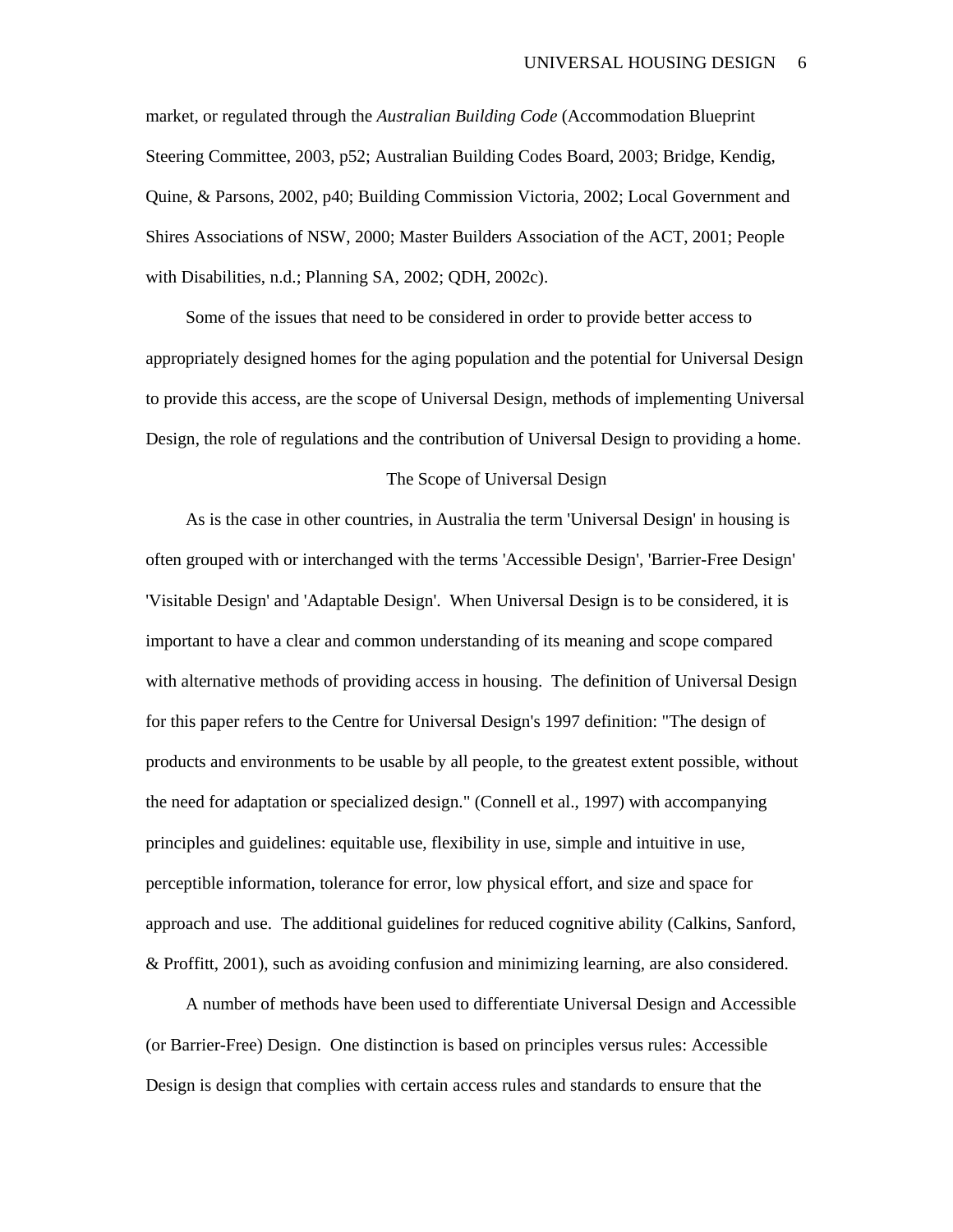majority of the population, including those who rely on a wheelchair can use the building (Building Commission Victoria, 2002; Mace, 1998; Ostroff, 2001, p1.5; Standards Australia, 1995, p8). Another distinction is based on inclusiveness: Accessible Design provides 'special' designs that are different and separate from the designs for the rest of the population (Standards Australia, 1995, p4; Steinfeld, 1994). A third distinction is based on focus: Accessible and Barrier-Free Design are focused on the elimination of barriers in the built environment for people with disabilities whereas Universal Design is concerned with a usable environment for everyone irrespective of ability or disability (Steinfeld, 1994; G. C. Vanderheiden & Vanderheiden, 1992, p6).

Some confusion between Accessible and Universal Design arises from products and interiors that are quite institutional in appearance, particularly bathrooms with an abundance of stainless steel (or even primary colored) grab rails and specialized assistive technology, being described as Universal Design. Although Universal Design originated with a "recognition that, because most of the features needed by people with disabilities were useful to others, there was justification to make their inclusion common practice" (Mace, 1998), it should not be assumed that an Accessible Design for a population with disabilities will always be the best (or even an acceptable) design solution for the entire population.

Visitability has been described as "a major first step toward universal design" (Truesdale et al., 2002, p8). Its focus is on accessibility in key areas of the house for people with mobility impairments and particular, wheelchair users. Its role in Universal Design in housing concentrates on physical access to certain areas of the home by people with particular disabilities only, though there could be some benefits for other users.

Another source of confusion with Universal Design is the fact that no product or environment can be truly universal, as it can never be suitable for all users (Covington & Hannah, 1996, p7; Mace, 1998; G. Vanderheiden, 2000; G. C. Vanderheiden &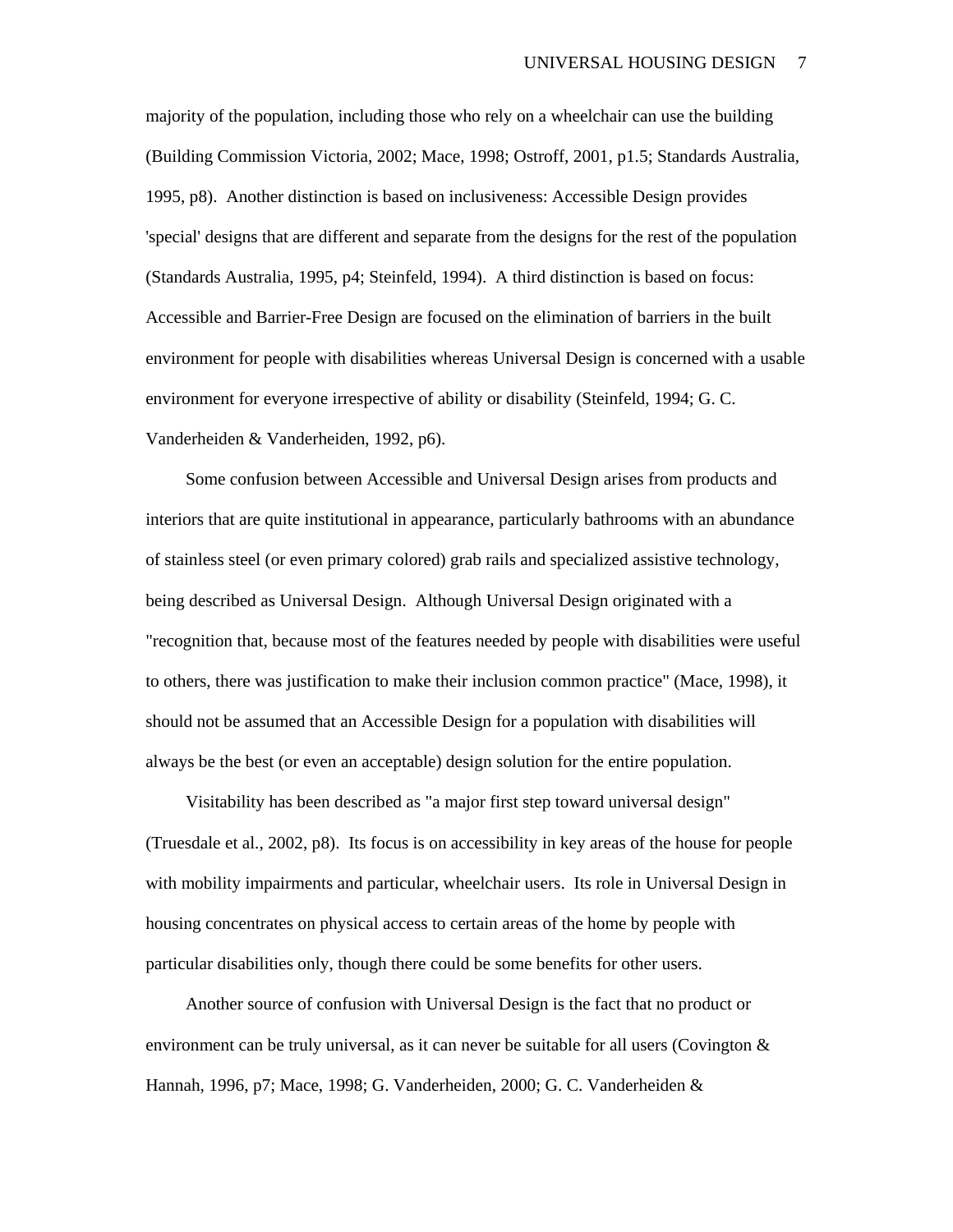Vanderheiden, 1992, p6-7). As some impairments or disabilities will prevent certain people from using a Universal design, designers can only aim to make the design usable for most people. Of course this raises the question: who should be included in the group of "most people" and who can be left out? Can those people with the most profound disabilities be left out (and who decides what constitutes a most profound disability)? What about those people whose disabilities are quite rare - can they be left out? If some groups of users have conflicting user requirements, which users have priority?

The requirements for public housing in Queensland's Smart Housing Policy include a specification for "universal" kitchen benches based on *AS 4299-1995 Adaptable housing* to be 850mm above the finished floor (QDH, 2002b; Standards Australia, 1995, p25). This fixed-height bench would be well down in the Universal Design hierarchy (Mace, 1998), and although it may be a suitable height for shorter people and wheelchair users, it could well be too low for tall standing users, and too high for ambulant users who need to sit on regular chairs (not to mention children), while undertaking cooking tasks. These types of specifications are perhaps considered to be the best compromise in their particular markets; however, they could suggest that as universal features they would be suitable for occupants with certain limitations when they are not.

The principles of Adaptable Design in *AS 4299-1995 Adaptable housing* (Standards Australia, 1995) have some similarities with those for Universal Design, particularly "Adaptable housing design is good design for everyone" and "Suitability for people with any level of ability" (p4). Some of the housing features in the standard could be regarded as Universal Design, such as specifications for entrance ways and circulation space, but many other specified features that would be required for people with mobility disabilities are only required to be adaptable.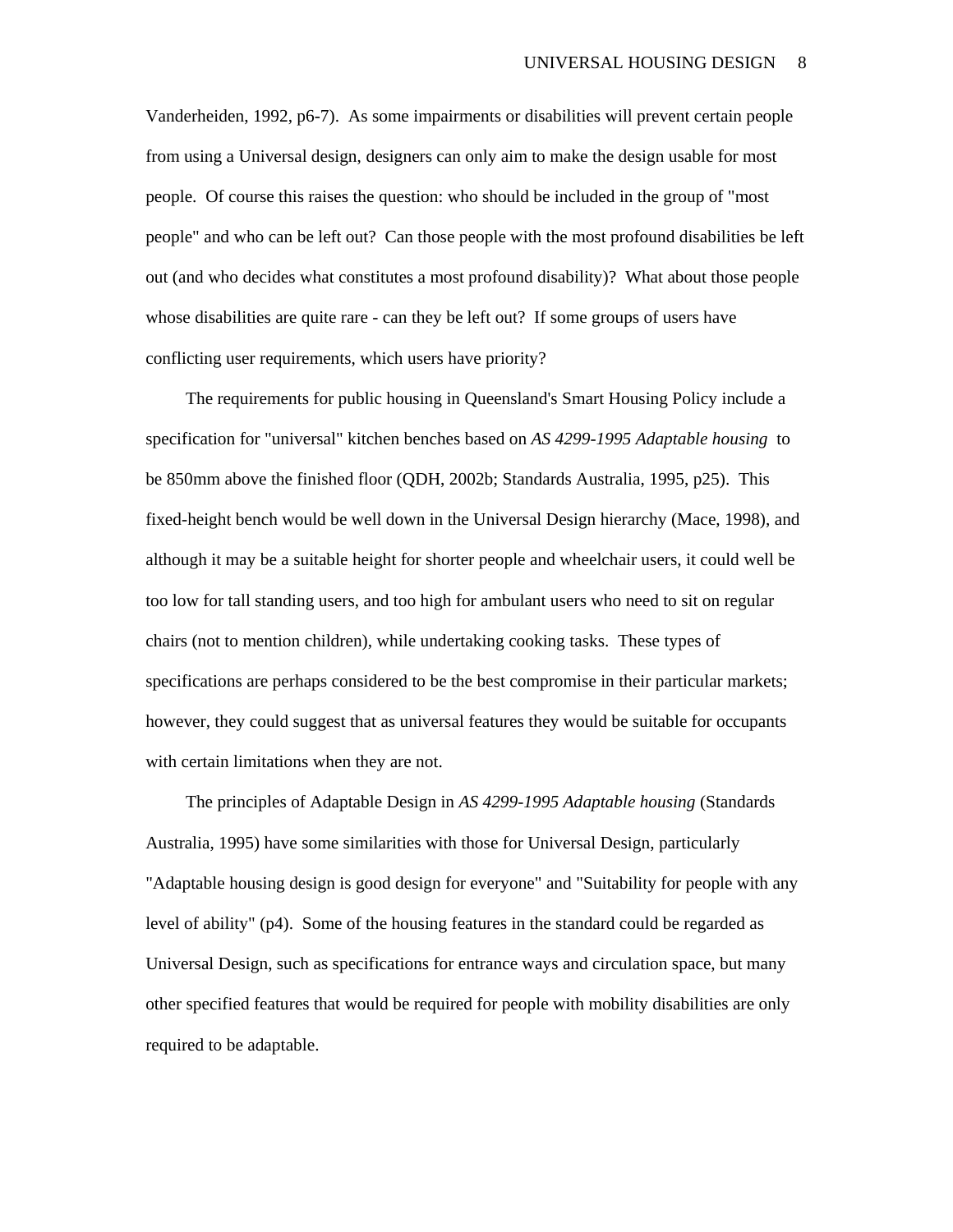This standard illustrates two issues of conflict between Adaptable Design and Universal Design. Firstly, the adaptability in the standard emphasizes adapting the house to cater to increasing disability, with little attention to adapting the house back. For instance, consideration is given to removal of a non load-bearing wall partition separating the bathroom from the toilet, along with an additional doorway if extra space is required in the bathroom, and to the installation of grab rails. However, there is little consideration regarding replacement of the partition wall and doorway should the space not be required, or to the removal of rails. Older people with disabilities could be concerned about the difficulty of undoing adaptations for disability in their house, and the negative impact that adaptations for disability could have on the value of their property (Mullick, 1993). The expense and labor required to return the house to its original state could have an impact on the willingness of occupants to make changes, particularly for non-permanent disabilities. Secondly, the standard appears to focus on the disability, over the other non-access needs of the people in the house (including the person with the disability). Would a family's need for a toilet separate to the rest of the bathroom diminish if one of those family members had a disability? In this case, a more universal option such as an adjustable concertina door or another style of 'removable' wall could cater to both needs.

Reviewing Universal Design in relation to other methods of design access reveals the importance of defining and using the term accurately for housing design. Barrier-Free, Accessible, and Visitable Design comprise only a small focus of the overall scope of Universal Design. As Universal housing cannot be usable by everyone, despite the best intentions, perhaps there does need to be some additional information regarding the ability of the users that Universally Designed housing has been designed for. Well-lit stairs with nonslip broad treads and handrail could be ideal for an older frail person with reduced mobility, yet are inaccessible to a wheelchair user; just as a lift with backlit brail buttons, sensor doors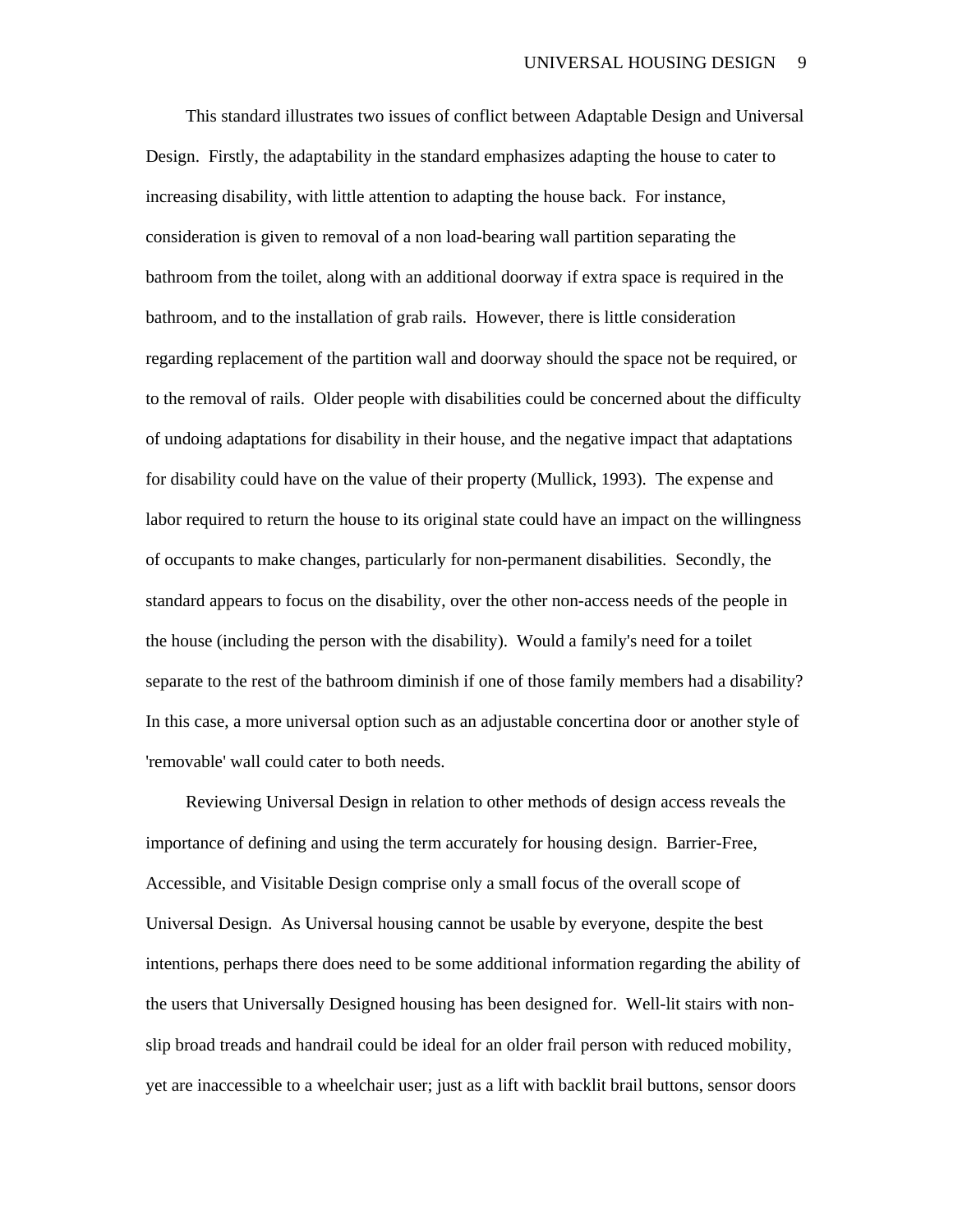and audible notification of floor level could be inaccessible to a person with no use of their arms or a person with dementia. In the case of a conflict of needs among users, one option is that those needs that are most important to the target group could take priority. Older people often live with others, have visitors of all ages (and abilities), and are significant providers of child-care (ABS, 2000a); while the needs of older people cannot be viewed in isolation, they may need to take precedence in older people's housing.

A more inclusive approach would be an "adjustable" style of adaptability, a form of "mass customization". "Adaptive customization" provides "one standard, but customizable, product that is designed so that users can alter it themselves" (Gilmore & Pine II, 1997) and is now a common approach in computer software. In situations where there is a conflict between the needs of different occupants in a household, or the needs of an occupant are changing; adaptive customization is a far more flexible, and hence universal solution than the Adaptive Design approach.

#### Focus on the aged population

Focusing a Universal Design approach on specialized "aged housing" does pose a level of contradiction with Universal Design principle one, regarding equitable use: the design being marketable to all users and avoiding segregation of users (Connell et al., 1997). Aged housing in the community, such as New South Wales' legislated "over 55's" housing illustrates the irony of such a regulation: this type of in-fill housing does have broad market appeal to all age groups. It is located within 400m of a doctor, shops and amenities, or within 400m of transport to these facilities. There are large interior circulation spaces and wider doorways. All outdoor areas are fully accessible, and it can be built in areas that are zoned for residential houses only, yet can include low-rise apartments ("State Environmental Planning Policy No 5-Housing for Older People or People with a Disability," 1998). A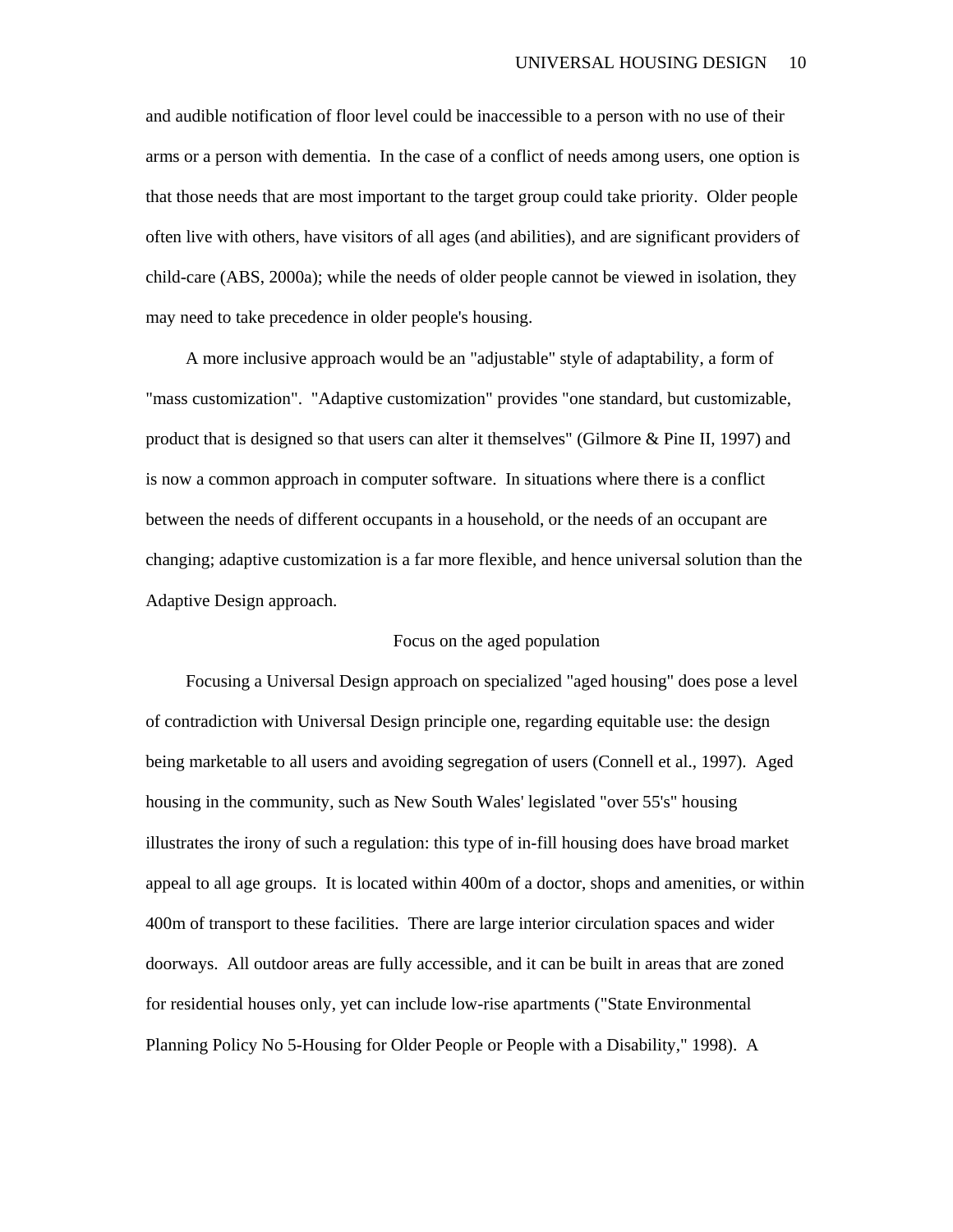mother with a baby or a couple of toddlers and without access to a car is one of many others who could also find these features quite appealing!

The housing difficulties experienced by many older people due to disability or limited income are well known. While older people generally experience higher levels of disability (ABS, 1998, p13) and higher levels of disability are linked to lower income levels, there is no direct relationship between age and disability. The older population complains about the stigma of aging and the discrimination experienced due to age being used to imply diminished abilities (Human Rights and Equal Opportunity Commission [HREOC], 2000a) so perhaps age-based regulations for access to housing need to be reconsidered. The majority of 55 year olds, and many people much older, do not have a disability (ABS, 1998, p15) and are still in employment (ABS, 2003, p32), reducing the numbers of low income earners in this age group.

Other advantages of a comprehensive approach to housing rather than an age-restrictive approach is that housing is then less restrictive and more marketable to accommodate an age mix of residents in an area, that could change over the life of the dwelling. Owners of housing have a wider audience to rent or sell their dwelling to, maximizing their returns. They are also able to pass the dwelling on to be used by their children or other younger relatives.

Finally, the traditional ages of changing or renovating property at retirement and the 'empty-nester' stage of life, are being affected by the earlier retirement of men from full-time work (ABS, 1997, p4) part-time work after retirement (ABS, 1997, p29; NSW Department of Planning, 2002, p34), and a higher rate of children in their twenties remaining in, or returning to the family home (ABS, 2000b). While it may be effective to target people in this retirement/empty-nester stage of the lifecycle in the short term, these factors result in a very broad age range of people to focus on.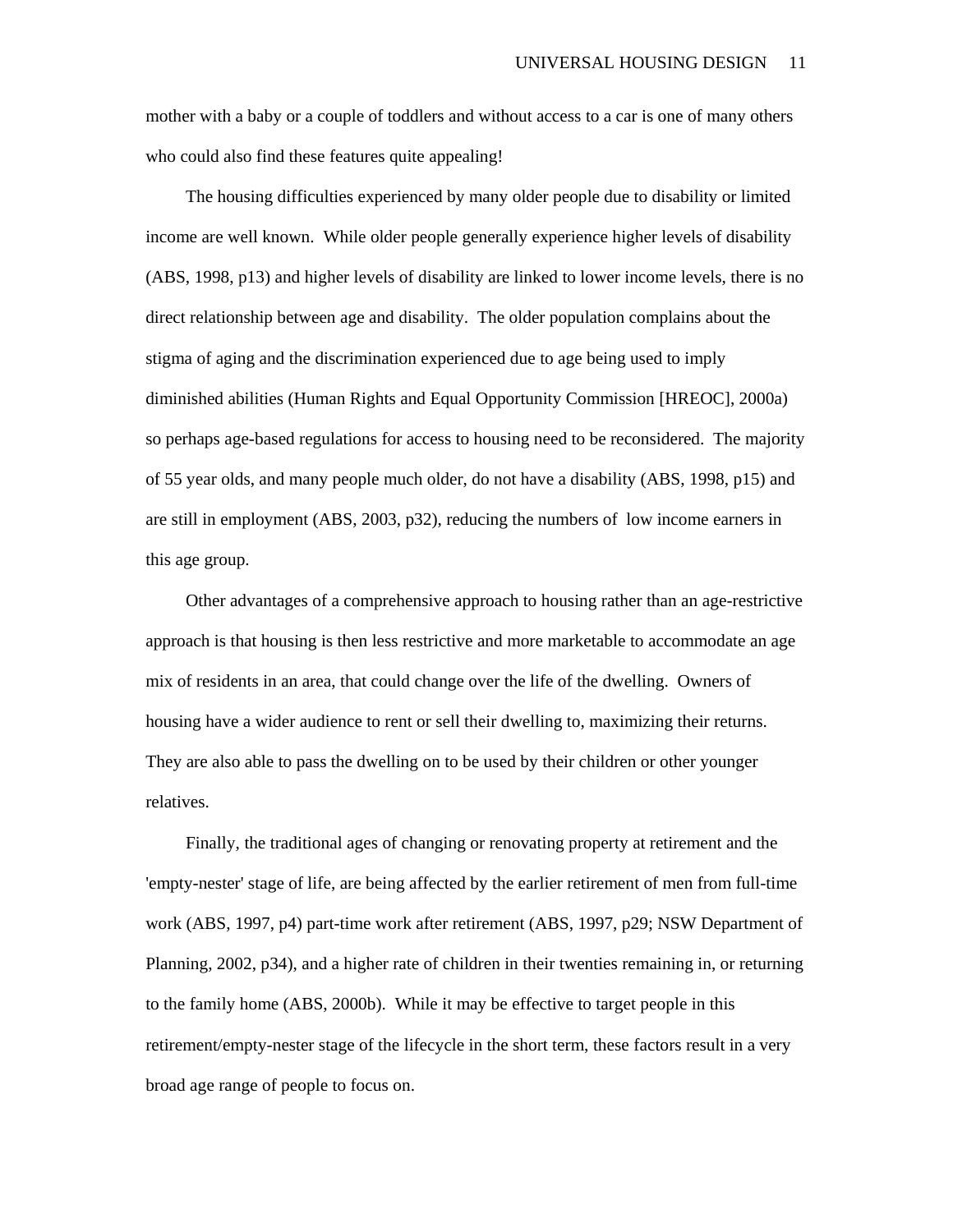#### The implementation of Universal Design

In *Universal Design in Housing*, Mace suggests that Universal Design probably cannot be mandated (1998). If Universal Design is market led, it could be argued that perhaps it should not and does not need to be, applied through regulations. Perhaps if the future inhabitants of housing had the responsibility of designing their homes, the marketability of Universal Design would be sufficient to ensure its adoption. Few people, cost permitting, would turn down these features of design, because unlike Accessible Design which is focused on the needs of people with disabilities, and Adaptable Design, where the benefits might not be immediately apparent, Universal Design, by definition has value to all users. If the degree of consumer 'pull' for Universal Design is sufficient, perhaps housing developers will take note. The current demand for housing features such as indoor-outdoor entertaining areas and prestige European brands of stainless-steel kitchen appliances in Australian housing, is an indication of the strength of the consumer pull in housing design features.

However, there will always be housing that has little market value, due to poor design, unpopular location or cheap construction - the housing where the focus on cost prevented a better housing solution. This negative market perception will affect the selling price of this housing, leaving it for those lower income people with limited housing funds. Building codes protect these people, ensuring that housing is designed and built to an acceptable standard. So some features of Universal Design, including features for accessibility, may need to be regulated through building codes.

The danger of regulations or guidelines for Universal Design is that the guidelines or minimum standards can be interpreted as maximum standards or literally as acceptance criteria. This inhibits progress and stifles design creativity. The guideline "a place to put packages while opening doors: built in shelf, bench, or table with knee space below located on the outside next to the door" (Mace, 1998) could be interpreted as a prescriptive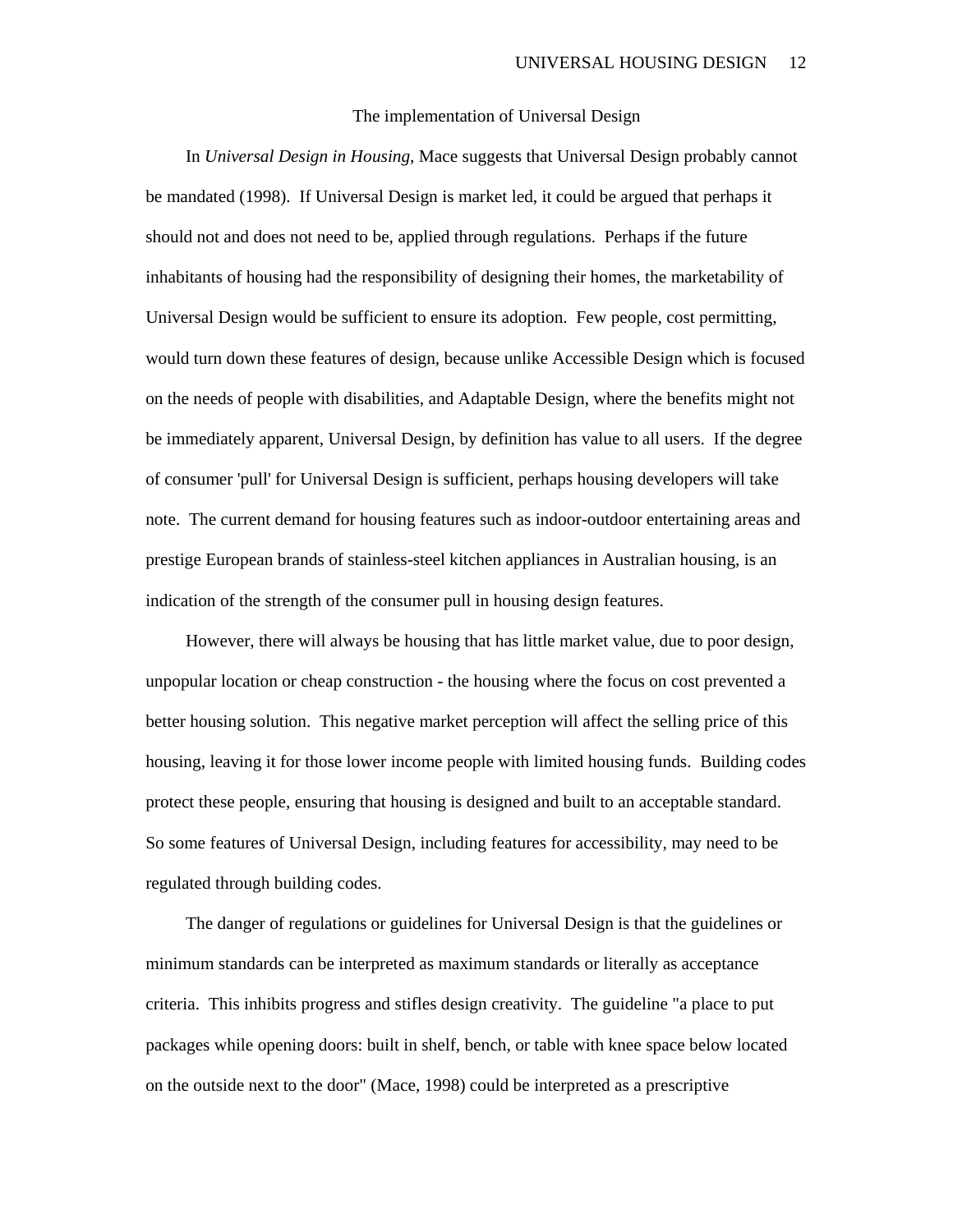requirement for "a parcel shelf adjacent to the front door". One up-market housing development in Sydney, features access to main entries through recognition of a security pass that is within 60cm of the entry door, eliminating the need to use (and rummage for) a key, remote control or swipe card (Meriton, 2003b). This Universal Design feature is far more convenient and universal than a parcel shelf, and is marketed to the general community.

Universal Design for Australian housing would be better outlined as performance criteria, to maximize designer creativity, with compulsory minimum acceptance criteria. It is perhaps up to innovative architects to lead the way with Universal Design in prestige housing developments. Their contributions at the top end of the market could initiate a 'trickle down' market demand for these features. As Universally Designed housing is comprised not only of the physical spaces, but also the products and controls within the space (Connell & Sanford, 1997, p119), the success of Universal Design in housing is also dependent on industrial designers taking a Universal Design approach to products for the home.

#### Implications of no regulations for access

In the absence of regulations for housing accessibility, people with disabilities who lack access to housing can only take their case to the HREOC in a claim of discrimination. However, the Australian Disability Discrimination Act (DDA, 1992) is focused on buildings with public access, rather than private residential dwellings. The problems of relying on the DDA for provision of suitable housing for people with disabilities are threefold. Firstly, the absence of regulations mean that all stakeholders have to rely on the results of prior cases under the DDA for the application of the DDA to housing, making a clear understanding of guidelines difficult. Secondly, a person with a disability who is excluded by lack of access from purchasing a dwelling in a new housing development would have no case under the DDA (HREOC, 2000b). They either have to select their housing from a very limited range that is already accessible or meet the expense of adapting a non-accessible dwelling. Thirdly,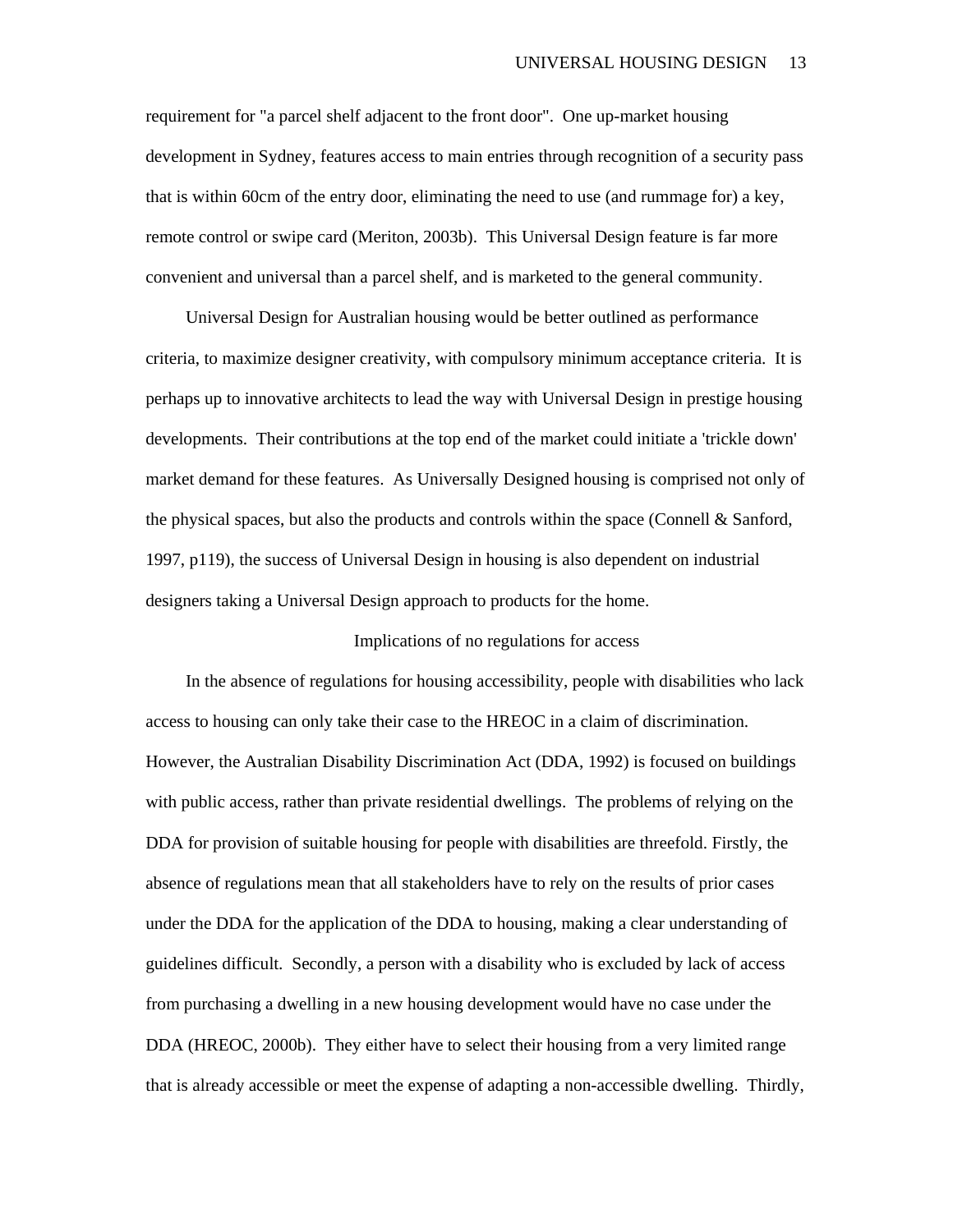although a renting tenant with a disability has the right to (assuming they had access to the considerable funds that it would require) modify their own premises and potentially install accessibility features such as ramps, rails and wider doorways on the common property in a strata development, design could well be compromised due to cost, with fixtures being temporary in nature and appearance. These fixtures could have a considerable effect on the aesthetics of common property and ultimately rental and resale value of other properties in the development.

Addressing accessibility in the design of private housing will eliminate the need to rely on the DDA and provide more suitable housing for the population with disabilities. Using Universal Design to provide that accessibility can provide housing and common areas of housing developments that are accessible to people with disabilities and are aesthetically and functionally acceptable to everyone.

#### Universal Design providing a home

Housing is just one (very important) component of what is meant by "home". Whereas Universal Design is concerned with the physical aspects of housing environment, home involves the relationship between the occupant and that housing environment (Dovey, 1985, p33).

True Universally Designed housing, with all spaces, external grounds, fittings and appliances usable and marketable to the majority of users is not an end in itself and is not necessarily the 'answer' for home design for the older population. A low-maintenance courtyard with raised planting beds might enable independent care of the garden. This could be sufficient to eliminate the need for "property maintenance" home-based care, which represents the highest demand and provision for home-based care by people with a disability in Australia (ABS, 1998, p25). However, this type of home-based care is not purely a garden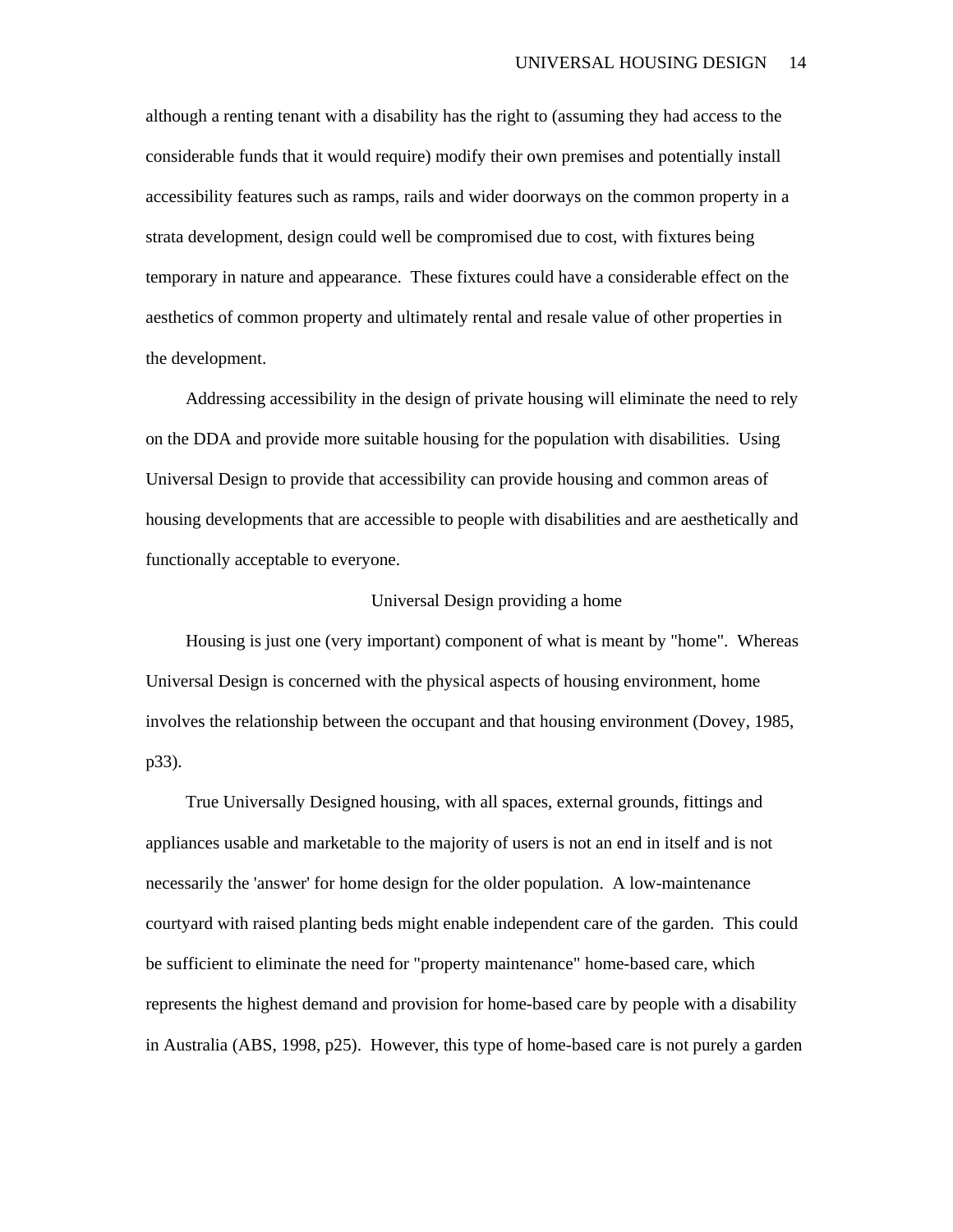or cleaning service, it also provides social contact that could be addressing feelings of loneliness, depression or insecurity in some older people.

Researchers have found that a suitable physical environment is one of the most important features of 'home' (Smith, 1994). Other essential features have included good social relationships within and outside the home, a positive psychological environment, personal freedom and privacy, the ability for personal expression, especially through personalization of the environment, security and safety. Continuity and security of tenure are also important (Smith, 1994).

Fortunately, many new medium- and high-density housing developments in Australia can address some of these 'home' needs of older people (along with the rest of the population), and can be an effective alternative to age-specific accommodation. They provide a private dwelling and control over the dwelling interior, yet are closely linked to a community. They are located close to transport and local facilities, with secure onsite swimming pools, gymnasiums, outdoor areas and parking. Security is further enhanced with video intercom and an onsite caretaker (Australand, 2002; Meriton, 2003a, 2003b; Mirvac, 2003a, 2003b; Stockland, 2003a, 2003b). The addition of a Universal Design focus on the physical environment of these non-age specific housing developments could provide one viable housing alternative for older people, and benefit people of all levels of ability in all age groups.

Rather than an end in itself, Universal Design is a means for a suitable physical environment for home for the aging population. It can assist with security and safety (both for the occupier and if required, carers), allow personal freedom and privacy by maximizing independence, and provide continuity through provision to age in place.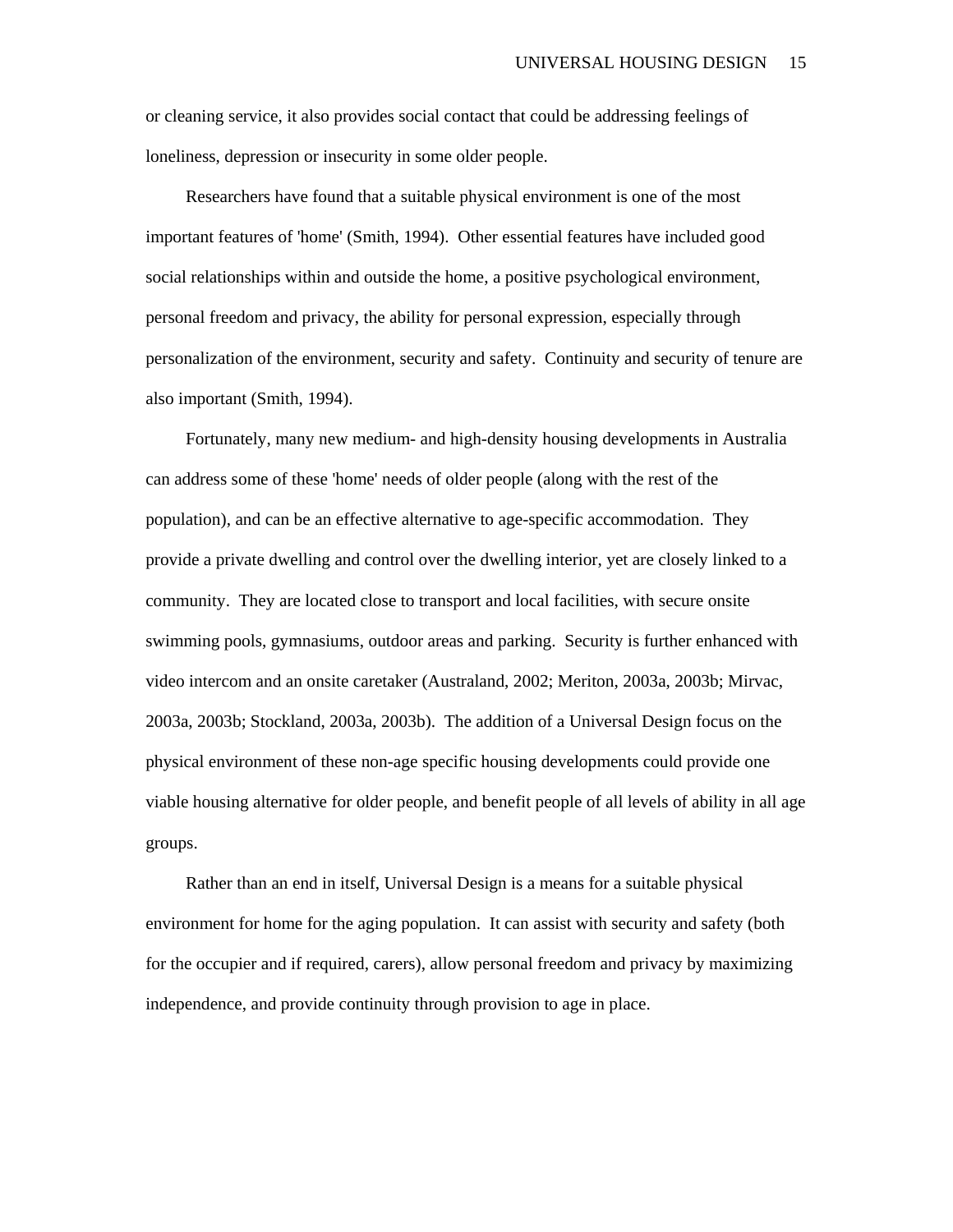#### Conclusion

Universal Design may well provide part of the answer for home design for the aging population. By addressing the physical aspects of the home, it can assist people to have more control over their housing for their future years.

Rather than focusing a Universal Design approach on housing for aging baby boomers, or the current older population, it would be more suitable to apply it to the design of dwellings for all age groups. Universal Design is intended to be useable by, and useful to, people of all ages and abilities. It requires no age restriction in the selection or duration of occupancy of housing. It can potentially eliminate the need to adapt a dwelling to provide access to people experiencing a temporary or permanent disability, irrespective of their age. As such, it has a benefit to the entire population.

As Universal Design will not be able to cater to every person's needs, a method of specifying the sensory, physical and cognitive ability levels of people for which housing has been designed, and linking this with information on required tasks and body movement for specific domestic environments, limitations, existing relevant products and important design considerations, would possibly help to identify when additional adaptation will be necessary. Providing such linkable information related to the various spaces of a domestic environment and the ability levels of people of different ages and standards of health, rather than just disability statistics, will assist designers and specifiers to design and develop housing that is useful and usable for the largest population. Incorporating adaptive customization into housing features and products can address situations where housing occupants have conflicting requirements or their requirements change over time.

Some aspects of Universal Design may need to be regulated to ensure sufficient access to housing at the lower end of the market and safety is not compromised. However, the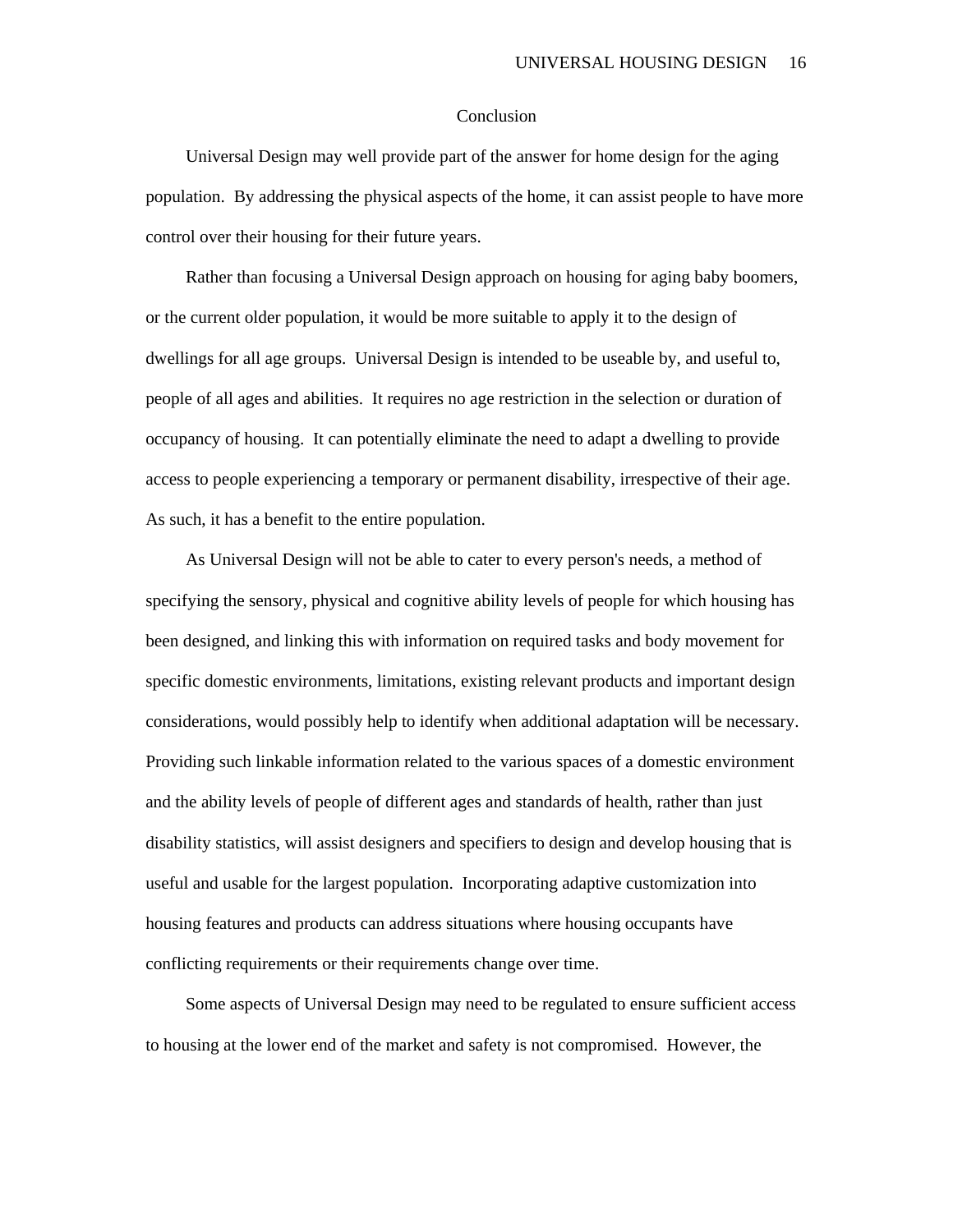immediate benefits of Universal Design suggest that the incorporation of Universal Design in housing should be driven by market appeal and will be reinforced by housing value.

Universal Design in housing is not solely the domain of architects and building developers. The potential for housing designers to provide housing with universal access is dependent on the availability of suitable products for housing interiors and a suitable external environment. The opportunity for Universal Design lies with all designers and specifiers in the housing field. Their innovations at the top end of the housing design market will have an influence on the direction of housing design.

For Australia, the next step forward is possibly further research to evaluate the various design policies and standards currently in place. Queensland's Smart Housing policy illustrates that Universal Design is not an end in itself; it is an integral part of a strategy for well-designed, sustainable housing. Empirical studies of the economic, housing access and health benefits of Universally Designed housing for people at various levels of ability, stages of lifecycle and housing career, and a comparison with international housing models, are required.

Finally, further education of the benefits of Universal Design is necessary for the general public. Whereas many previous attempts to publicize aspects of Universal Design have focused on disability access and planning for disability for older age groups, an emphasis on the benefits of Universal Design for every stage of the lifecycle could well provide a distinction from some of the negative perception of regulatory Accessible Design. The general housing market needs to be aware of Universal Design benefits if it is to reach its full market potential.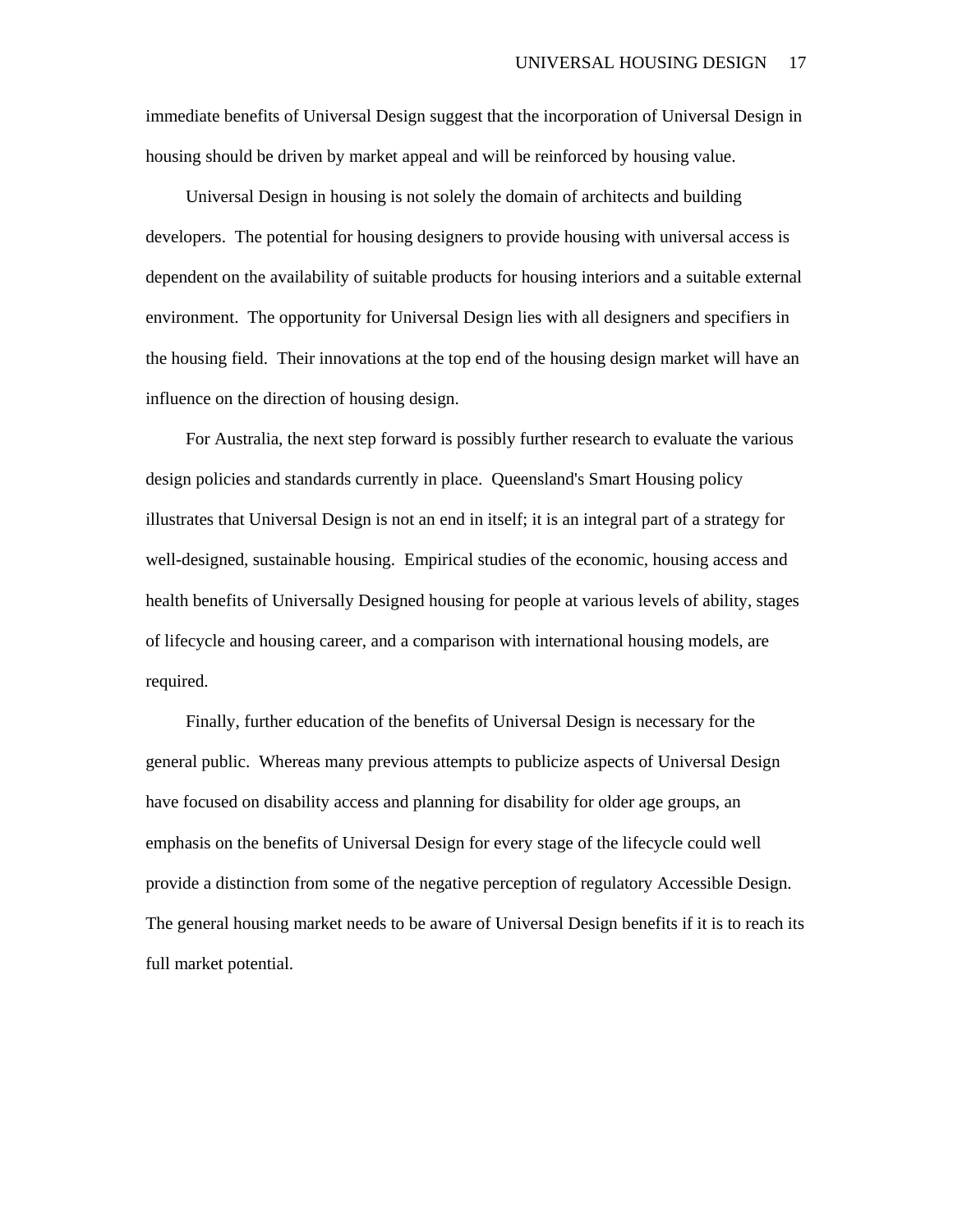#### References

- Accommodation Blueprint Steering Committee. (2003). *Accommodation Blueprint Final Report and Recommendations*. Retrieved 25 July, 2003, from http://www.dsc.wa.gov.au/uploads/accomodation\_blueprint.pdf
- Australand. (2002). *Bullecourt: Everything you need*. Retrieved 20 June, 2003, from http://www.australand.com.au/apart/syd/ultimo/bullecourt/facilities.cfm
- Australian Building Codes Board. (1996). Building Code of Australia.
- Australian Building Codes Board. (2003). *Media Release: Accessibility and the Built Environment*. Retrieved 2 June, 2003, from http://www.abcb.gov.au/content/publications/Built\_Environment\_Accessibility\_MR\_ 17-05-03.pdf
- Australian Bureau of Statistics. (1997). 6238.0 Retirement and retirement intentions November 1997. Canberra: ABS.
- Australian Bureau of Statistics. (1998). 4430.0 Disability, Ageing and Carers: summary of findings. Canberra: ABS.
- Australian Bureau of Statistics. (2000a). 4402.0 Child Care, Australia. Canberra: ABS.
- Australian Bureau of Statistics. (2000b). Australian Social Trends 2000: Family Family formation: Young adults living in the parental home. Canberra: ABS.
- Australian Bureau of Statistics. (2000c). Population Projections Australia 1999-2101. Canberra: ABS.
- Australian Bureau of Statistics. (2003). 2303.0 Labour Force February 2003. Canberra: ABS.
- Australian Institute of Health and Welfare (AIHW). (2002). *Older Australia at a Glance 2002 (3rd edition)*. Canberra: AIHW & DDHA.
- Bridge, C., Kendig, H., Quine, S., & Parsons, A. (2002). *Housing and care for younger and older adults with disabilities*. Sydney: Australian Housing and Urban Research Institute.
- Building Commission Victoria. (2002). *Welcome: Design ideas for accessible homes*. Melbourne: Building Commission Victoria.
- Calkins, M., Sanford, J. A., & Proffitt, M. A. (2001). Design for Dementia: Challenges and Lessons for Universal Design. In W. F. E. Preiser & E. Ostroff (Eds.), *Universal Design Handbook* (pp. 22.21-22.24): McGraw-Hill.
- Connell, B. R., Jones, M., Mace, R., Mueller, J., Mullick, A., Sanford, J. A., et al. (1997, 1 April). *The Principles of Universal Design*. Retrieved 21 March, 2003, from http://www.design.ncsu.edu/cud/univ\_design/principles/udprinciples.htm
- Connell, B. R., & Sanford, J. A. (1997). Individualizing Home Modifications Recommendations to Facilitate Performance of Routine Activities. In S. Lanspery, Hyde, J. (Ed.), *Staying Put: Adapting the Places Instead of the People* (pp. 113-148). New York: Baywood Publishing Company.
- Covington, G. A., & Hannah, B. (1996). *Access by Design*. New York: Van Nostrand Reinhold.
- Disability Discrimination Act. (1992).
- Dovey, K. (1985). Home and Homelessness. In I. Altman & C. M. Werner (Eds.), *Home Environment* (pp. 33-64). New York: Plenum Press.
- Faulkner, D., & Bennet, K. (2002). *Linkages among housing assistance, residential (re)location, and use of community health and social care by old-old adults: shelter and non-shelter implications for housing policy development*. Melbourne: Australian Housing and Urban Research Institute.
- Gilmore, J. H., & Pine II, B. J. (1997). The Four Faces of Mass Customization. *Harvard Business Review*, 91-101.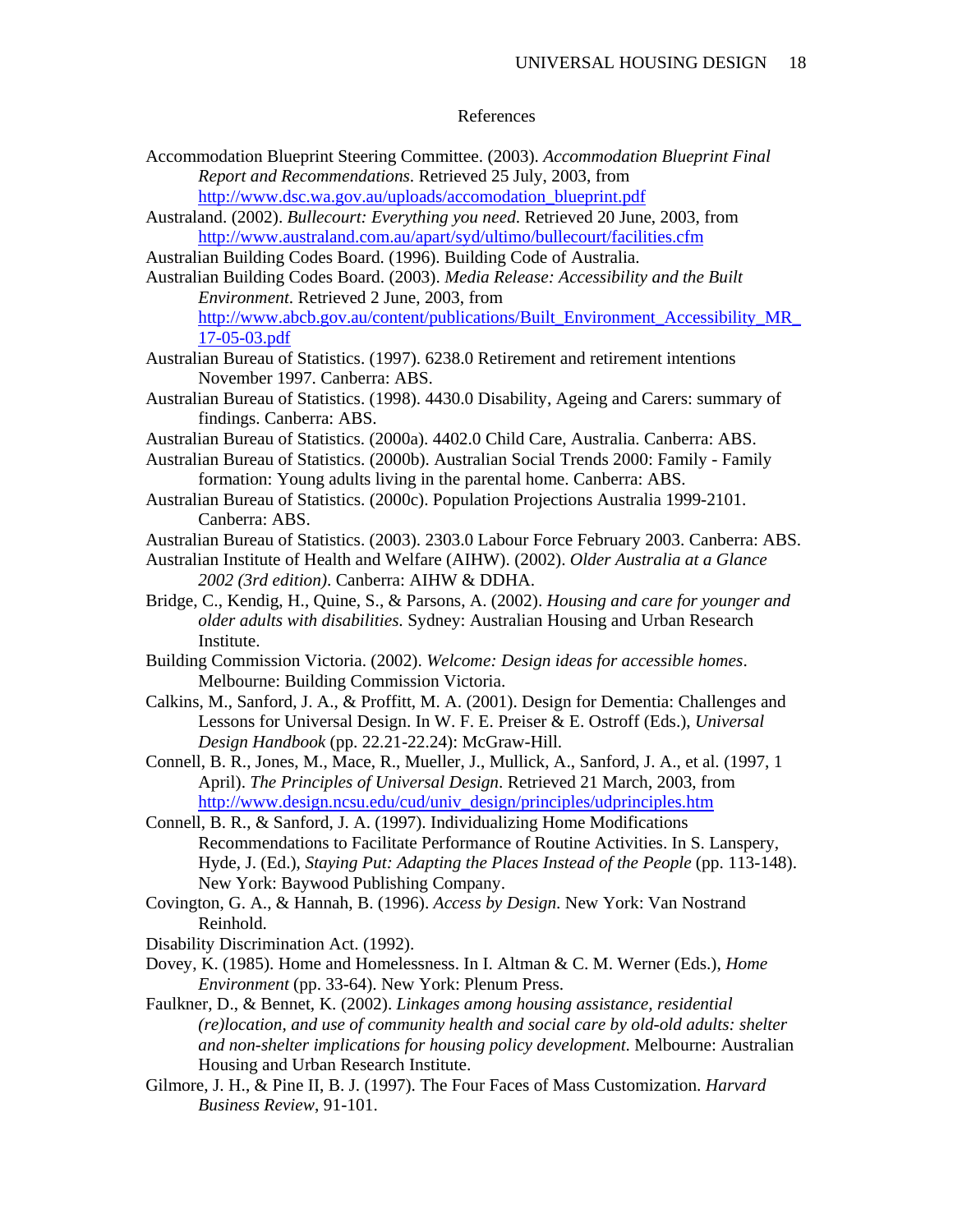- Human Rights and Equal Opportunity Commission. (2000a). Age Matters: A report on age discrimination. Sydney: Commonwealth of Australia.
- Human Rights and Equal Opportunity Commission. (2000b, 12 December). *Termination/decline decisions: Access to premises*. Retrieved 10 June, 2003, from http://www.hreoc.gov.au/disability\_rights/decisions/decline/decline\_premises.html
- Kendig, H. (1999, 26-27 May). *Housing for Life: Views from Older People.* Paper presented at the 1999 ACT Adaptable and Accessible Housing Conference, Canberra.
- Kendig, H., & Neutze, M. (1998, 18-19 March). *Housing Implications of Population Ageing in Australia, Conference Proceedings.* Paper presented at the Policy Implications of the Ageing of Australia's Population Conference, Melbourne.
- Local Government and Shires Associations of NSW. (2000). *Response to: Review of SEPP 5 Housing for Older people and People with a Disability - options for change: Discussion Paper*. Retrieved 1 April, 2003, from www.lgov.org.au/docs/Policy/Community/SEPP5.pdf
- Mace, R. M. (1998). *Universal Design in Housing*. Retrieved 27 February, 2003, from http://www.adaptiveenvironments.org/examples/article3.php?f=4
- Master Builders Association of the ACT. (2001). *Housing for Life Designed for Everybody*. Canberra: Master Builders Association of the ACT.
- Meriton. (2003a). *Meriton Inclusions*. Retrieved 20 June 2003, 2003, from http://www.meriton.com.au/FMPro?-DB=meritontext.fp5& format=/meriton/inclusion.html&-Find
- Meriton. (2003b). *The World Tower's Facilities & Security*. Retrieved 20 June 2003, 2003, from http://www.meriton.com.au:/wtw/facilities.html
- Mirvac. (2003a). *About Newington*. Retrieved 20 June, 2003, from http://www.newingtonvillage.com.au/about.html
- Mirvac. (2003b). *Newington Houses and apartments*. Retrieved 20 June, 2003, from http://www.newingtonvillage.com.au/houses.html
- Mullick, A. (1993). *Bathing for Older people with Disabilities*. Retrieved 10 July, 2003, from http://www.ap.buffalo.edu/idea/publications/free\_pubs/pubs\_bathing.html
- NSW Department of Planning. (2002). *Strategies for meeting changing housing needs*. Sydney: NSW Department of Planning.
- NSW Department of Urban Affairs and Planning. (2000). Housing for Older People and People with a Disability in Your Community: A guide for councils and applicants: NSW Department of Urban Affairs and Planning.
- Ostroff, E. (2001). Universal Design: The New Paradigm. In W. F. E. Preiser & E. Ostroff (Eds.), *Universal Design Handbook* (pp. 1.3-1.12): McGraw-Hill.
- People with Disabilities. (n.d.). *Accessible/adaptable Housing National Network*. Retrieved 2 June, 2003, from http://www.pwd.org.au/ahnn/
- Planning SA. (2002). Good Design Better Living: focusing on freedom. Adelaide: Government of South Australia.
- Queensland Department of Housing. (2002a, 17 May 2002). *Elements of Smart Housing*. Retrieved 2 June, 2003, from http://www.housing.qld.gov.au/builders/smart\_housing/elements\_of\_smart\_housing.h
	- tm
- Queensland Department of Housing. (2002b). *Residential Design Manual: The Requirements - Issue 1 Seniors Housing 3.1 Kitchen (universal)*. Retrieved 2 June, 2003, from www.housing.qld.gov.au/builders/smart\_housing/practice/rdm\_requirements/seniors/s eniors\_31.htm
- Queensland Department of Housing. (2002c, 17 May). *Universal Housing Design Booklet What's happening elsewhere in the world?* Retrieved 2 June, 2003, from